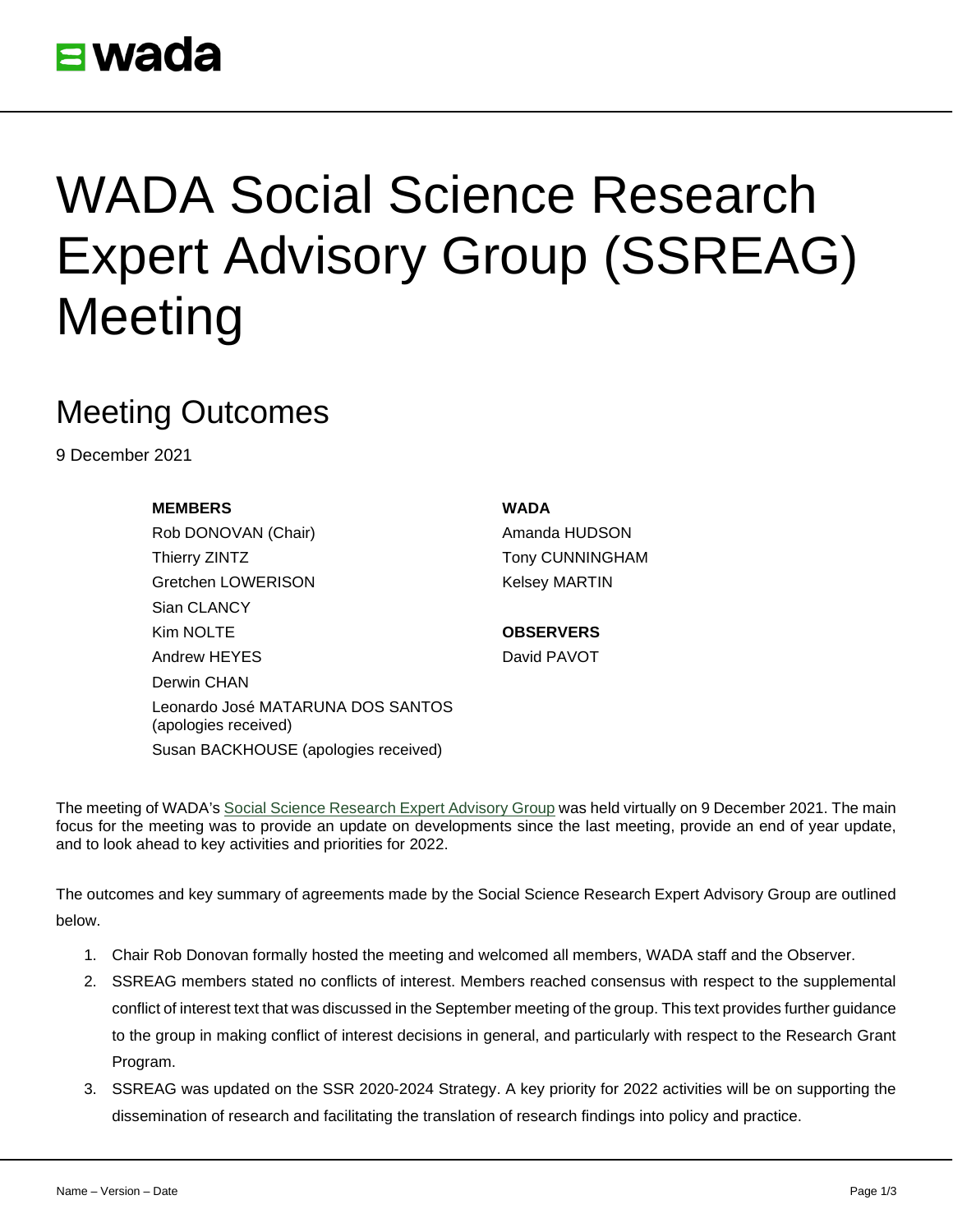- 4. SSREAG members discussed in detail specific initiatives to support research dissemination and how this can be factored into work plans for 2022. These included better access to research reports through the WADA website and other initiatives such as publishing key summaries, supporting resources, newsletters, and a SSR hub on ADEL hosting practical social science research resources for Anti-Doping Organizations.
- 5. SSREAG was presented with an update on the 2022 Tier 1 & 2 Expressions of Interest following the deadline for submissions on 22 November. The Review Panel members were currently assessing submitted projects to determine those eligible to progress to a full application.
- 6. SSREAG was briefed on a group project currently being undertaken by Masters students at the International Academy for Sport Science and Technology (AISTS), Lausanne Switzerland. They will focus on reviewing models of practice for international networks of collaboration. This will support the proposed Clean Sport Academy initiatives referenced within the SSR Strategy. The University Development Working Group will be updated further on this project for further input.
- 7. SSREAG discussed a proposal for collaboration with an open access journal that would allow waivers for researchers to publish papers. The group expressed support in principle for open access for wider dissemination of research however preferred this should be done broadly rather than through a formal partnership with one journal. WADA will examine ways to promote publications through the Grant Program finance policies and through communication with journals on topics for their Calls-for-Papers.
- 8. SSREAG was provided with an update of the joint Call-For-Proposals with Fonds de recherche du Quebec (FRQ). Potential topics were discussed and proposed. WADA will look to confirm the topics with FRQ before publishing a Call-for-Proposals in 2022. Members of the SSREAG volunteered to contribute to this process.
- 9. Following the September meeting, SSREAG was updated on the Athlete Vulnerabilities Project. A descriptive report of the results from phase one of the project was presented to the group. This report summarized a number of findings from the survey that was conducted from April to June 2021 in co-operation with sport federations. The SSREAG endorsed the report subject to a final edit being undertaken prior to publication by WADA.
- 10. SSREAG was provided with one proposed edit of one article for the 2022 Terms of Reference of the Group bolded below:
	- a) Providing support for the dissemination **and translation into practice** of the research outcomes as an output of the Grant Program.

This proposed insertion reflects the added importance of the priority of the Group in promoting research findings (see point 3 above). SSREAG supported and endorsed this 2022 Terms of Reference edit.

11. SSREAG agreed to hold their next meeting in February 2021.